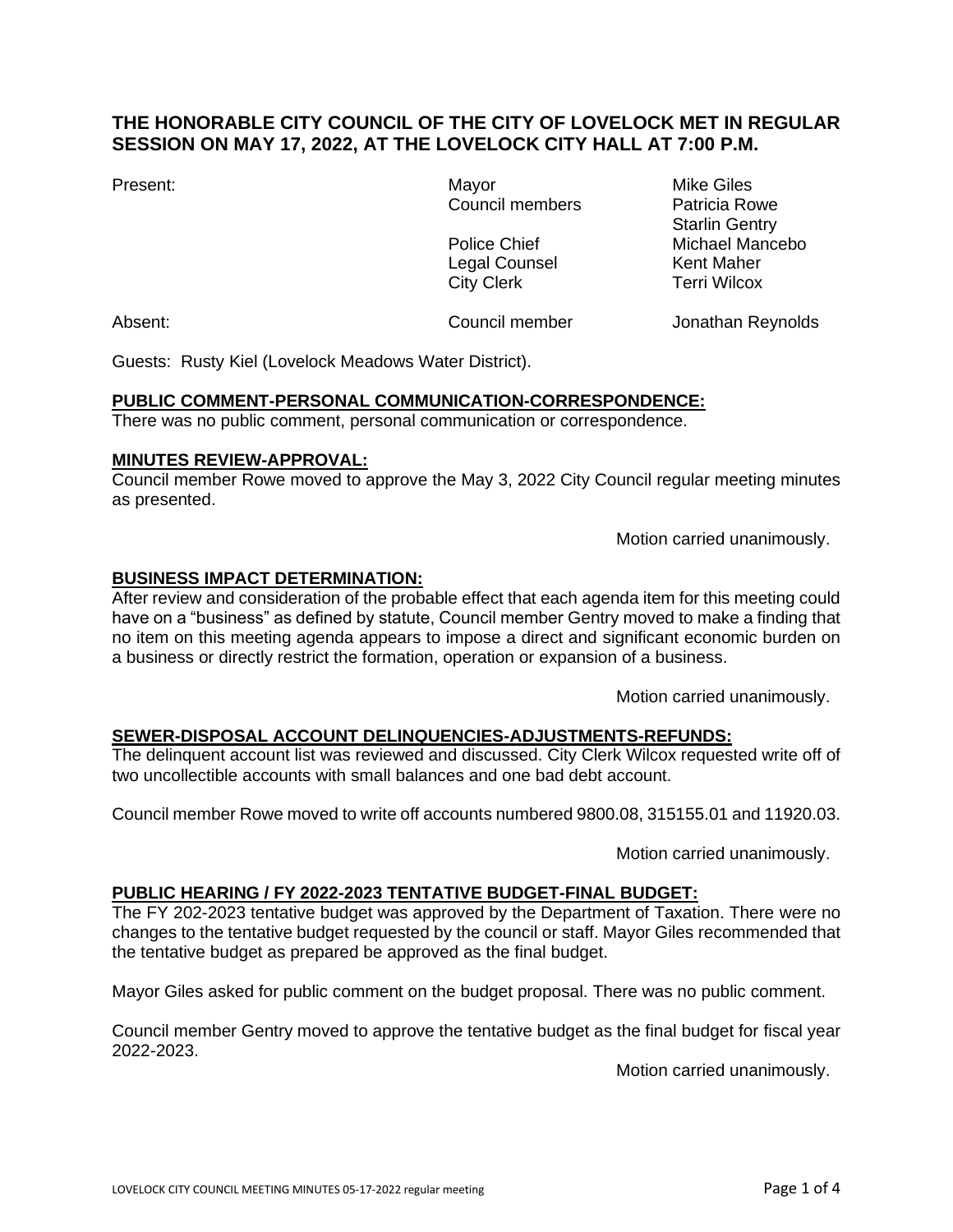# **SENIOR CENTER ADVISORY BOARD / BOARD MEMBER APPOINTMENT:**

Mayor Giles read a letter from Virginia Rose who requested to be re-appointed to the Senior Center Advisory Board for another term. Giles indicated he re-appointed Rose to the Board.

Council member Rowe moved to confirm the re-appointment of Virginia Rose to the Senior Center Advisory Board.

Motion carried unanimously.

### **WASTE COLLECTION-SEWER SERVICES / FEE INCREASE:**

Mayor Giles explained that when the budget accounts for waste collection and sewer services were reviewed by the city auditor, the auditor recommended an increase in the rates to keep the fund balances solvent. Giles provided some information on the rates charged by other jurisdictions. Legal Counsel Maher suggested that rather than periodically having to consider one significant increase, a more effective method of keeping current and not getting behind with fee increases is to have gradual increases implemented over a period of years.

After discussion, it was suggested that a one dollar increase in the monthly or periodic rates for both sewer service and waste collection should be considered and then continue with the same one dollar per rate category increases for five consecutive years, and after five years revisit the status of the proprietary funds.

Legal Counsel Maher explained the ordinance procedure and suggested the rate increase could go into effect at the beginning of next year. A draft ordinance will be prepared for review.

No action was taken.

.

#### **BOUNDARY LINE ADJUSTMENT MAP / LOVELOCK ECONOMIC DEVELOPMENT GROUP:**

Mayor Giles explained that the owner of property abutting Eighth Street and East Broadway in the City has a potential sale for a portion of the property and a map was prepared to adjust the existing boundary lines of the two existing parcels to create the parcel which is to be sold. The proposed map was reviewed.

Council member Rowe moved to approve the record of survey and boundary line adjustment map for Lovelock Economic Development Group as presented

Motion carried unanimously.

#### **ZONE CHANGE PROPOSAL / LOVELOCK MEADOWS WATER DISTRICT:**

Council member Gentry moved to introduce and set for public hearing at the next available council meeting an ordinance to change the zoning designation of property at 365 11th Street (Pershing County APN 001-132-03) from MF (Multi-Family Residential) to PSF (Public Services and Facilities).

Motion carried unanimously.

#### **BUSINESS LICENSE CLASSIFICATIONS-RULES-FEES PROPOSAL:**

Legal Counsel Maher explained it has been several years since the since the business license ordinance has been updated, and there are many license types that are not adequately regulated with the current ordinance, such as privilege licenses, alcohol sales, pawn brokers, non-profit entities, rental units (housing or apartments), internet providers, franchised licensees, used car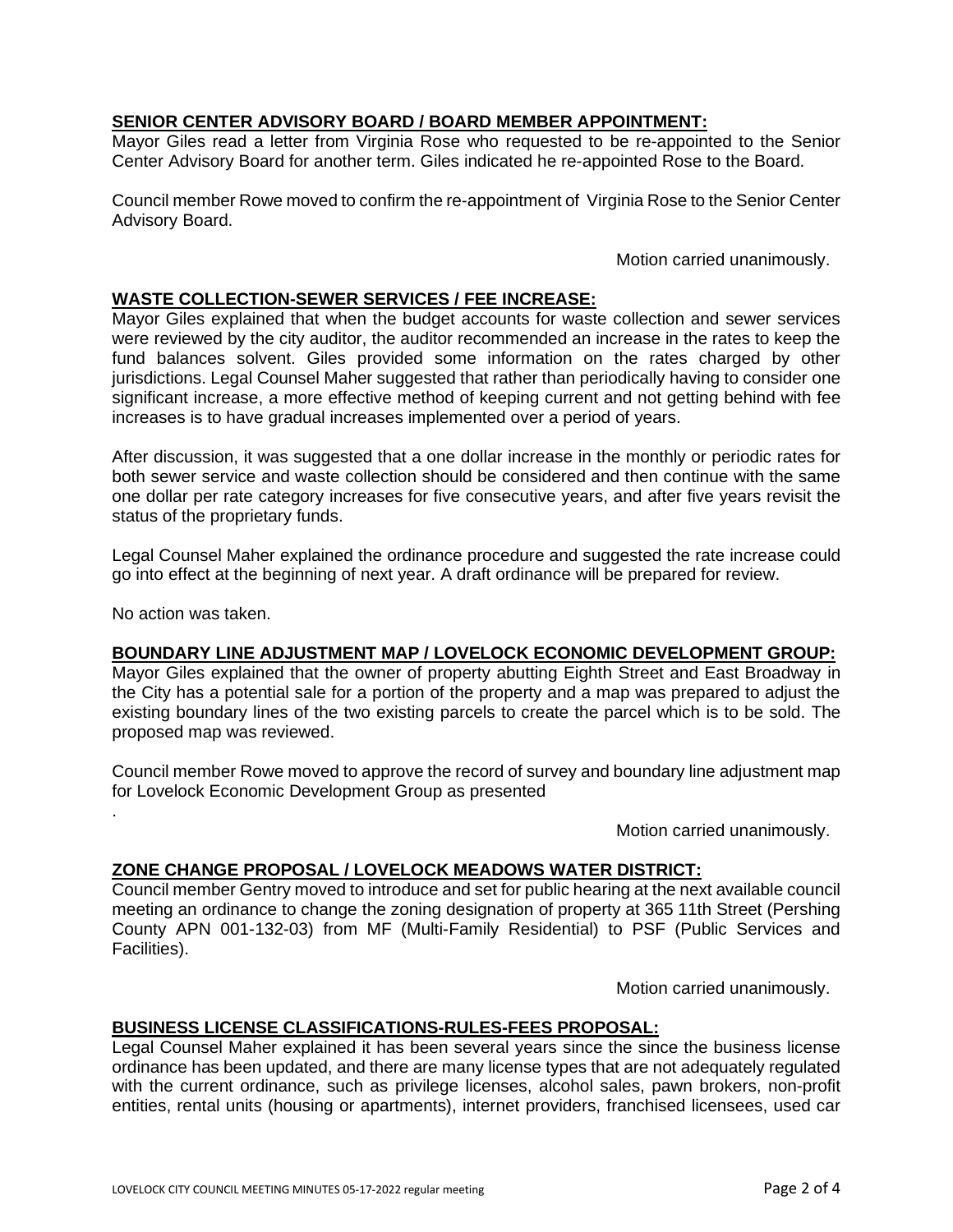sales and food delivery trucks. After discussion, it was recommended that a proposed ordinance be prepared for consideration.

No action was taken.

#### **PARKING-STORAGE OF UNREGISTERED-INOPERABLE VEHICLES PROPOSAL:**

The situation of parking and storage of multiple vehicles which are apparently not registered and not operable has been discussed in the past and was discussed again. It was recommended that a proposed ordinance be prepared for consideration.

No action was taken.

### **AMERICAN RESCUE PLAN ACT (ARPA) FUNDS:**

Mayor Giles noted that several suggestions have been made about how the ARPA funds allocated to the city should be expended. From those suggestions, a list of recommendations was compiled as follows: 1) \$250,000 for a new waste collection truck; 2) \$360,000 for public works projects; 3) \$48,000 for the fire department and food bank; 4) \$200,000 for City Hall projects; 5) finish the valve replacements and other deferred maintenance at the sewer plant; 6) \$30,000 for vehicle radios and software upgrades for the police department; 7) parks department projects; 8) \$100,000 for economic development projects and work force development; and, 9) \$100,000 for housing projects.

No action was taken.

#### **BROWNFIELDS GRANT PROJECT REPORT:**

There was no report.

No action was taken.

#### **BUSINESS-LIQUOR-SPECIAL EVENTS LIQUOR LICENSES-BUILDING PERMITS:**

The following licenses and permits were considered:

Business Licenses: 903139 – Erica Smith – Jiffy O's Rooter

Special Events Liquor Licenses: None

Building Permits:

22-1699 Holli Garretson – 615 Amherst Avenue – House – Reroof 22-1700 Holli Garretson – 615 Amherst Avenue – Garage - Reroof

No action was taken.

#### **PROCLAMATIONS-AWARDS:**

There were no proclamations or awards.

#### **STAFF-COUNCIL REPORTS-PROPOSALS:**

Police Chief Mancebo reported that interviews for the animal control position were completed and an offer will be made to the top choice.